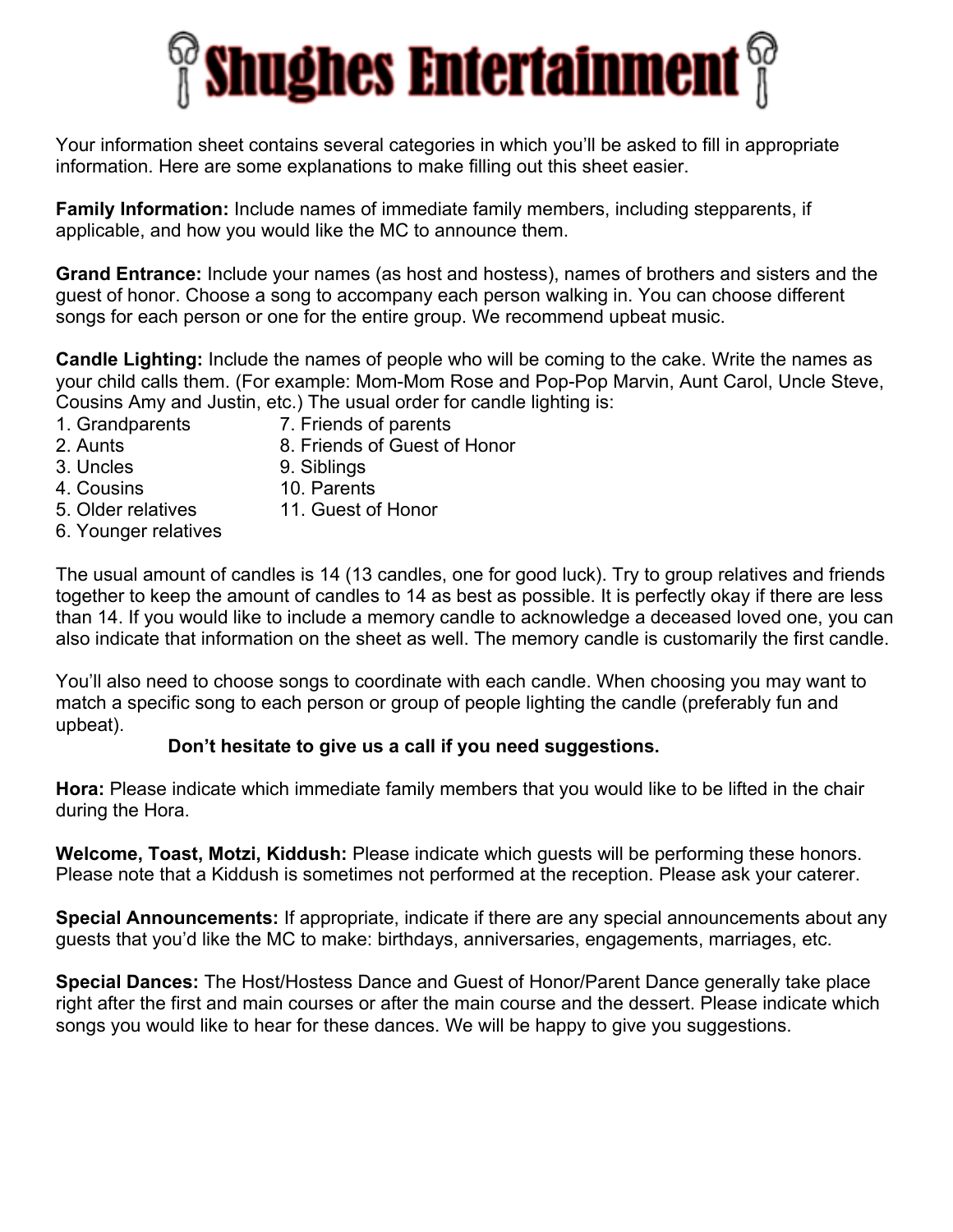

#### **Good Afternoon Ladies and Gentlemen and Welcome to the:**

\_\_\_\_\_\_\_\_\_\_\_\_\_\_\_\_\_\_\_\_\_\_\_\_\_\_\_\_\_\_\_\_\_\_\_\_\_\_\_\_\_\_\_\_\_\_\_\_\_\_\_

\_\_\_\_\_\_\_\_\_\_\_\_\_\_\_\_\_\_\_\_\_\_\_\_\_\_\_\_\_\_\_\_\_\_\_\_\_\_\_\_\_\_\_\_\_\_\_\_\_\_\_

**We are here to celebrate an amazing day for:**

# **Introductions:**

| <b>Grandparents:</b><br>Mother's: | Song: |
|-----------------------------------|-------|
|                                   |       |
| Father's:                         | Song: |
|                                   |       |
| <b>Parents:</b>                   | Song: |
|                                   | Song: |
| <b>Guest of Honor:</b>            | Song: |
|                                   |       |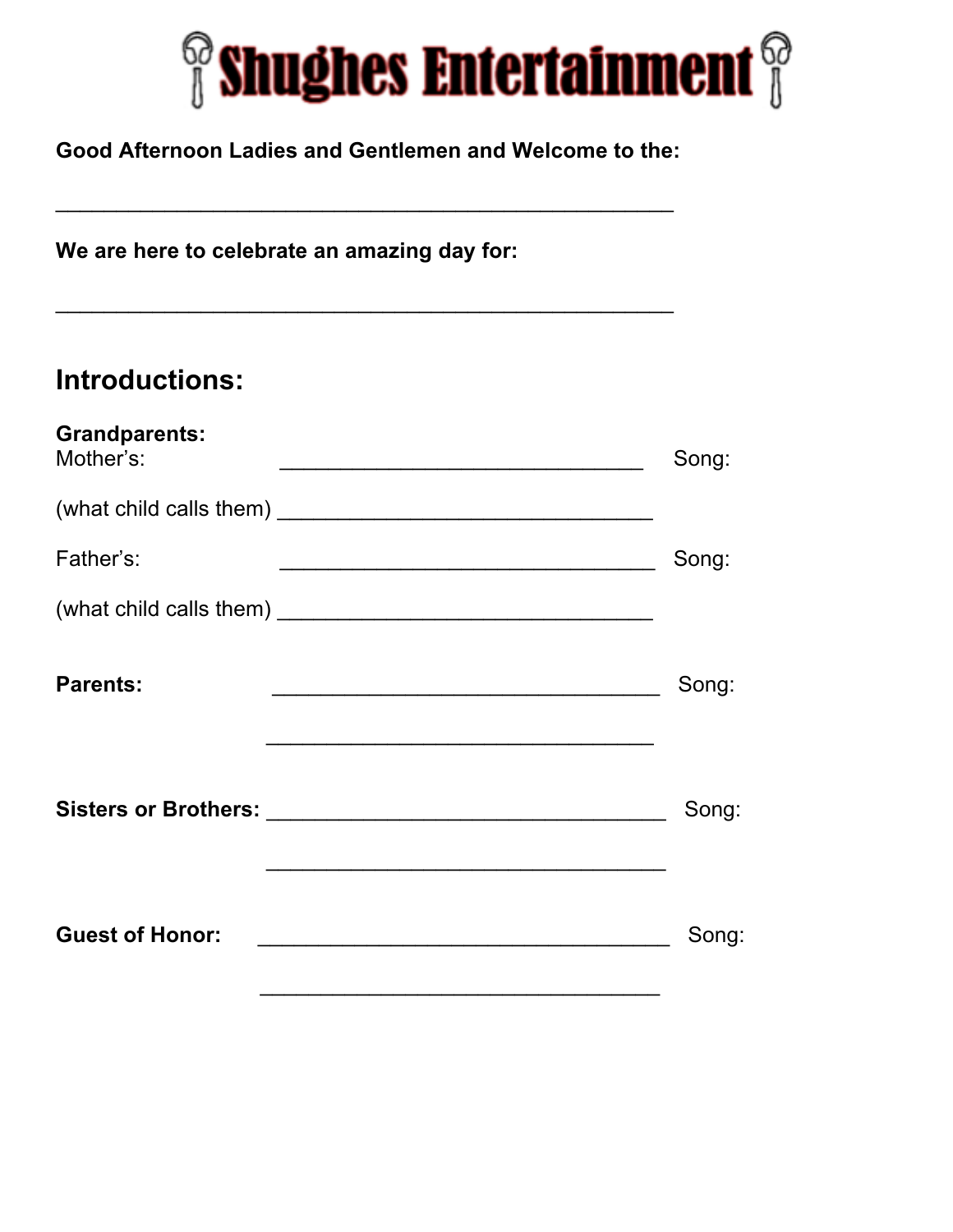

## 

### 

### 

Helpful Hint: Be sure to find out if you or the caterer will provide the challah for the motzi and candles for the candle lighting.

#### **Candle Lighting Ceremony**

| Candle 1<br><u> 1980 - Johann Barbara, martxa eta politikar</u>                                                                    |                    |
|------------------------------------------------------------------------------------------------------------------------------------|--------------------|
| Candle 2                                                                                                                           |                    |
| Candle 3                                                                                                                           |                    |
| Candle 4:<br><u> 1989 - Johann John Stein, marwolaethau (b. 1989)</u>                                                              |                    |
| Candle 5                                                                                                                           |                    |
| Candle 6<br><u> 2000 - Jan James James Jan James James James James James James James James James James James James James Jam</u>   |                    |
| Candle 7                                                                                                                           |                    |
| Candle 8<br><u> 2000 - Johann Johann Stoff, deutscher Stoffen und der Stoffen und der Stoffen und der Stoffen und der Stoffen</u>  |                    |
| Candle 9<br><u> 1989 - Johann John Stone, mars and deutscher Stone († 1951)</u>                                                    |                    |
| Candle 10                                                                                                                          |                    |
| Candle 11<br><u> 2000 - Jan James James James James James James James James James James James James James James James James J</u>  |                    |
| Candle 12<br><u> 1989 - Johann Barn, mars and de Branch Barn, mars and de Branch Barn, mars and de Branch Barn, mars and de Br</u> |                    |
| Candle 13                                                                                                                          |                    |
| Good Luck<br>*** SING HAPPY BAR/BAT MITZVAH (at the end of the candle lighting): Yes                                               | Song:<br><b>No</b> |